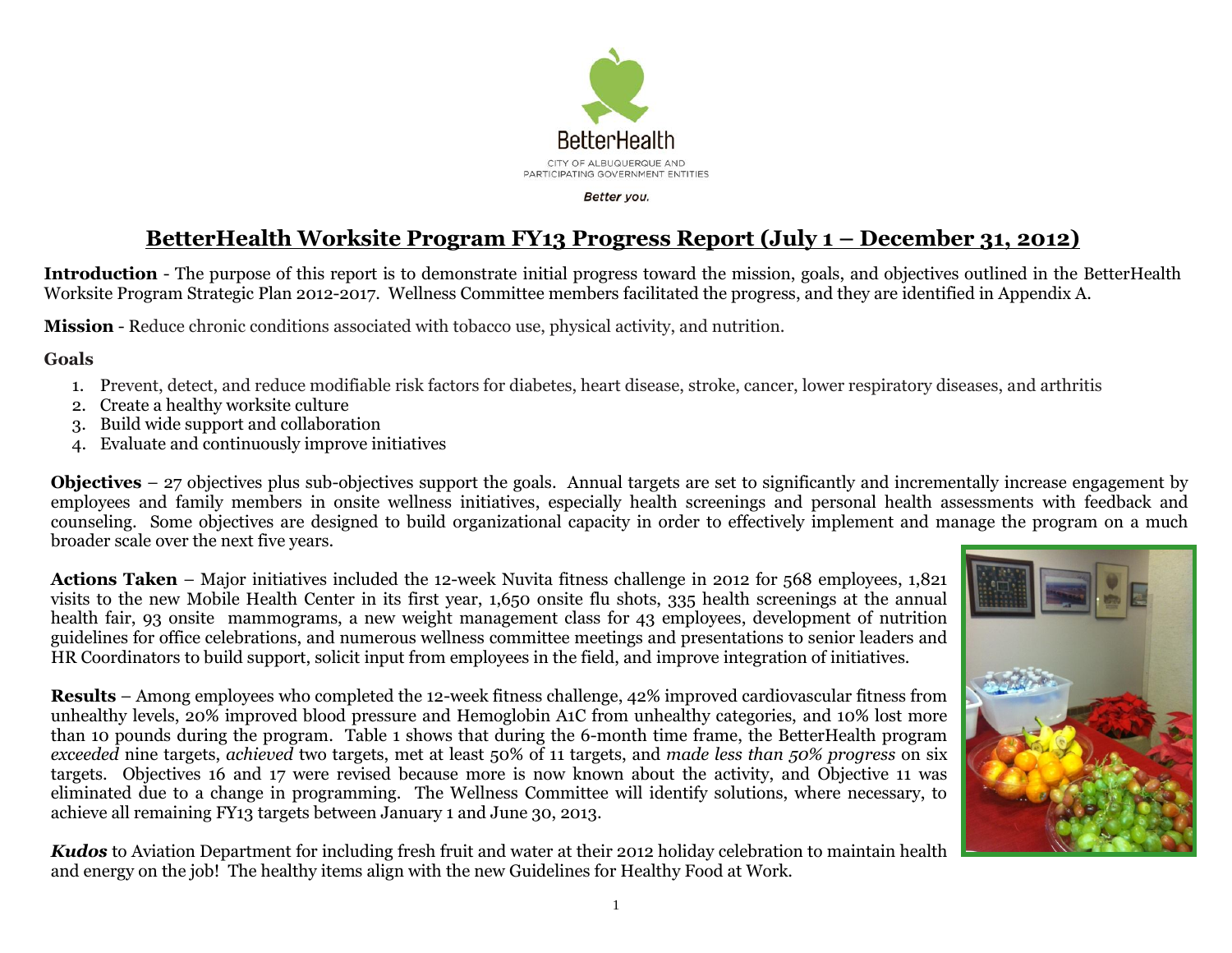|                         | <b>Objective</b>                                                                                                                                | FY13<br><b>Target</b>   | <b>FY13</b><br>July -<br><b>Dec</b><br>2012 | <b>Proportion</b><br>of FY13<br><b>Target</b><br><b>Achieved</b> | <b>Comments</b>                                                                                                            |
|-------------------------|-------------------------------------------------------------------------------------------------------------------------------------------------|-------------------------|---------------------------------------------|------------------------------------------------------------------|----------------------------------------------------------------------------------------------------------------------------|
| $\mathbf{1}$            | Number of employees and dependents who completed<br>the personal health assessment (PHA).                                                       | 500                     | 100                                         | 20%                                                              | For the first time ever, a PHA station<br>was available to employees at the<br>annual Health Fair.                         |
| $\overline{\mathbf{2}}$ | Number of identified employees and dependents<br>actively engaged in any targeted high risk health<br>coaching program associated with the PHA. | 100                     | 13                                          | 13%                                                              |                                                                                                                            |
| 3a                      | Number of employees and dependents who participated<br>in blood pressure screening at a screening event.                                        | 500                     | 278                                         | 56%                                                              |                                                                                                                            |
| 3 <sub>b</sub>          | Number of employees and dependents who participated<br>in blood pressure screening as part of behavior<br>change program in Objective 7.        | 500<br>Nuvita<br>(2012) | 568<br>Nuvita<br>(2012)                     | 114%                                                             | Nuvita is evaluated on a calendar year<br>basis, rather than fiscal year, so the<br>target and data reflect data for 2012. |
| 3 <sub>c</sub>          | Number of employees and dependents who participated<br>in BMI screening.                                                                        | 500                     | 257                                         | 51%                                                              |                                                                                                                            |
| 3d                      | Number of employees and dependents who participated<br>in waist circumference screening.                                                        | 200                     | 258                                         | 129%                                                             |                                                                                                                            |
| 3e                      | Number of employees and dependents who participated<br>in body fat screening at a screening event.                                              | 150                     | 254                                         | 169%                                                             |                                                                                                                            |
| 3f                      | Number of adult employees and dependents who<br>participated in body fat screening as part of<br>behavior change program in Objective 7.        | 500<br>Nuvita<br>(2012) | 568<br>Nuvita<br>(2012)                     | 114%                                                             |                                                                                                                            |
| 3g                      | Number of employees and dependents who participated<br>in full lipid panel screening at a screening event.                                      | 300                     | 127                                         | 42%                                                              |                                                                                                                            |

## *Table 1: Progress Toward FY13 Targets (July 1 – Dec 31, 2012)*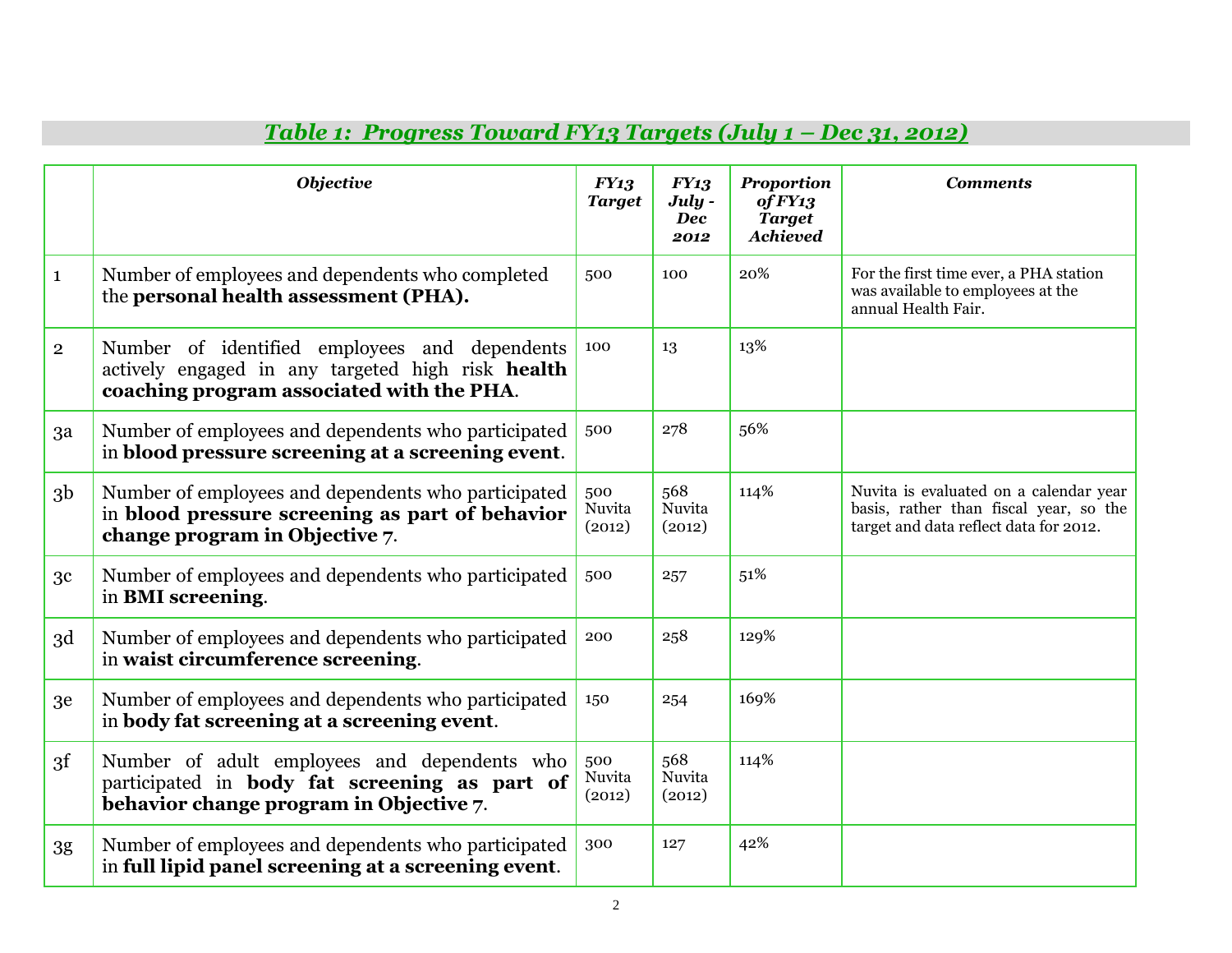|                | <b>Objective</b>                                                                                                                                                         | FY13<br><b>Target</b>   | <b>FY13</b><br>July -<br><b>Dec</b><br>2012 | <b>Proportion</b><br>of FY13<br><b>Target</b><br><b>Achieved</b> | <b>Comments</b>                |
|----------------|--------------------------------------------------------------------------------------------------------------------------------------------------------------------------|-------------------------|---------------------------------------------|------------------------------------------------------------------|--------------------------------|
| 3 <sup>h</sup> | Number of employees and dependents who participated<br>in fasting blood glucose or hemoglobin A1C<br>screening at a screening event.                                     | 300                     | 126                                         | 42%                                                              |                                |
| 3i             | Number of employees and dependents who participated<br>in hemoglobin A1C screening as part of behavior<br>change program in Objective 7.                                 | 500<br>Nuvita<br>(2012) | 568<br>Nuvita<br>(2012)                     | 114%                                                             |                                |
| $\overline{4}$ | Number of employees and dependents who received<br>onsite mammograms.                                                                                                    | 100                     | 93                                          | 93%                                                              |                                |
| 5              | Number of employees and dependents who received<br>onsite flu shots.                                                                                                     | 1700                    | 1650                                        | 97%                                                              |                                |
| 6              | Number of employees and dependents who attended<br>annual health fair.                                                                                                   | 1000                    | 1096                                        | 110%                                                             |                                |
| 7              | Number of employees enrolled in population based<br>behavior change program.                                                                                             | 540<br>Nuvita<br>(2012) | 568<br>Nuvita<br>(2012)                     | 105%                                                             |                                |
| 8              | Proportion of employees who <b>completed the</b><br>population based behavior change program in<br>Objective 7.                                                          | 65%<br>Nuvita<br>(2013) | 50%<br>Nuvita<br>(2012)                     | N/A                                                              | A target was not set for 2012. |
| 9a             | Proportion of employees who completed the population<br>based behavior change program and improved<br>cardiovascular fitness from very low, low, and fair<br>categories. | None                    | 42%<br>Nuvita<br>(2012)                     | N/A                                                              |                                |
| 9 <sub>b</sub> | Proportion of employees who completed the population<br>based behavior change program and lost more than<br>10 pounds during the program.                                | None                    | 10%<br>Nuvita<br>(2012)                     | N/A                                                              |                                |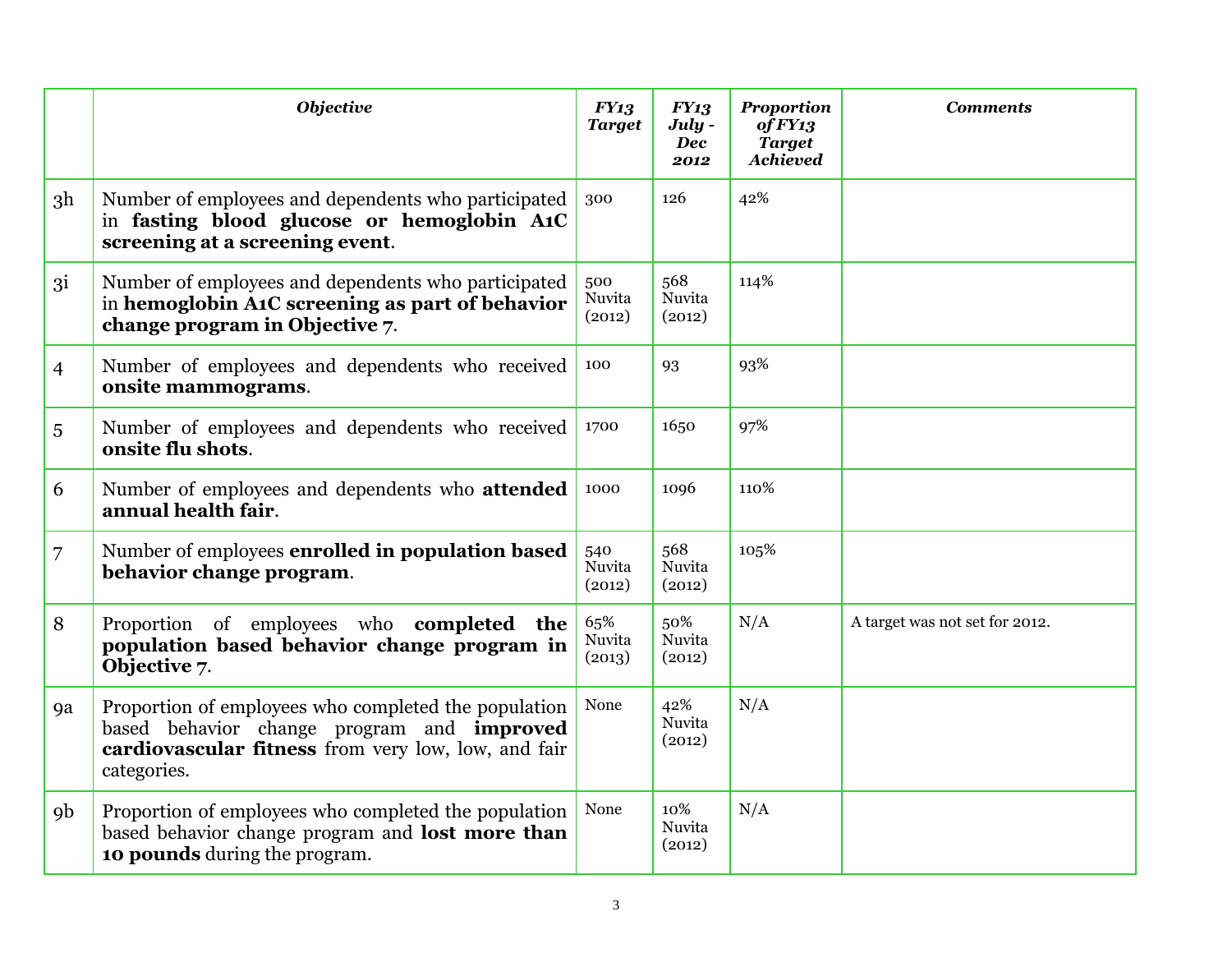|                | <b>Objective</b>                                                                                                                                                                     | FY13<br><b>Target</b> | <b>FY13</b><br>July -<br><b>Dec</b><br>2012 | <b>Proportion</b><br>of FY13<br><b>Target</b><br><b>Achieved</b> | <b>Comments</b>                                                                                                                                                                                                                                                       |
|----------------|--------------------------------------------------------------------------------------------------------------------------------------------------------------------------------------|-----------------------|---------------------------------------------|------------------------------------------------------------------|-----------------------------------------------------------------------------------------------------------------------------------------------------------------------------------------------------------------------------------------------------------------------|
| <sub>9c</sub>  | Proportion of employees who completed the population<br>based behavior change program and improved body<br>fat from very high and high categories.                                   | None                  | 8%<br>Nuvita<br>(2012)                      | N/A                                                              |                                                                                                                                                                                                                                                                       |
| <sub>9</sub> d | Proportion of employees who completed the population<br>based behavior change program and improved blood<br>pressure from the mild, moderate, high normal, and<br>severe categories. | None                  | 20%<br>Nuvita<br>(2012)                     | N/A                                                              |                                                                                                                                                                                                                                                                       |
| <b>9e</b>      | Proportion of employees who completed the population<br>based behavior change program and <b>improved A1C</b><br>levels from the 85%, 400%, and 1600% higher risk<br>categories.     | None                  | 20%<br>Nuvita<br>(2012)                     | N/A                                                              |                                                                                                                                                                                                                                                                       |
| 10             | Number of employees and dependents who <b>enrolled</b><br>in tobacco quit line program.                                                                                              | 25                    | 20                                          | 80%                                                              |                                                                                                                                                                                                                                                                       |
| 11             | Number of employees and dependents who completed<br>WebMD web-based wellness courses in FY <sub>12</sub> .                                                                           |                       |                                             |                                                                  | Objective #11 was deleted because the<br>WebMD Digital Health Coaching<br>program replaced the online wellness<br>courses.                                                                                                                                            |
| 12             | Number of new onsite and web-based behavior<br>change programs implemented.                                                                                                          | $\mathbf{1}$          | $\mathbf{1}$                                | 100%                                                             | Presbyterian Healthy Advantage<br>provided the Weigh to Wellness class<br>43 employees enrolled and<br>$\bullet$<br>participated in blood pressure,<br>BMI, body fat, and waist<br>circumference pre screenings.<br>21 employees post screened<br>49% completion rate |
| 13a            | Number of identified employees and dependents<br>actively engaged in diabetes management<br>program.                                                                                 | 10                    | 10                                          | 100%                                                             |                                                                                                                                                                                                                                                                       |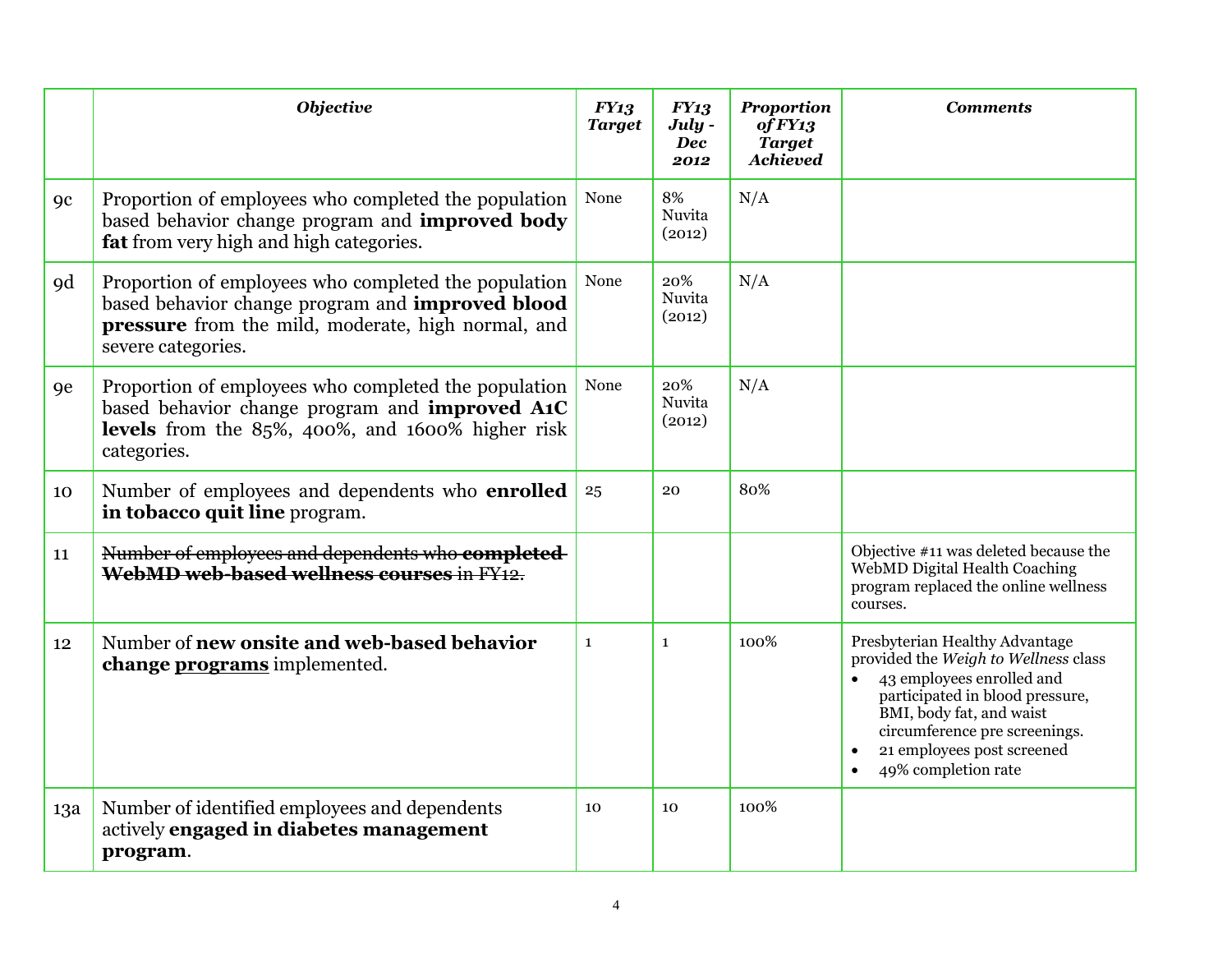|                 | <b>Objective</b>                                                                                                          | FY13<br><b>Target</b> | <b>FY13</b><br>July -<br><b>Dec</b><br>2012 | <b>Proportion</b><br>of FY13<br><b>Target</b><br><b>Achieved</b> | <b>Comments</b>                                                                                                                                              |
|-----------------|---------------------------------------------------------------------------------------------------------------------------|-----------------------|---------------------------------------------|------------------------------------------------------------------|--------------------------------------------------------------------------------------------------------------------------------------------------------------|
| 13 <sub>b</sub> | Number of identified employees and dependents<br>actively engaged in coronary heart disease<br>management program.        | $\overline{4}$        | $\overline{2}$                              | 50%                                                              |                                                                                                                                                              |
| 13c             | Number of identified employees and dependents<br>actively engaged in disease management<br>programs for other conditions. | 8                     | $\overline{4}$                              | 50%                                                              | Three of the four participants are<br>engaged in a new weight loss program<br>started in December 2012 in<br>collaboration with the Mobile Health<br>Center. |
| 14              | Number of employees and dependents who <b>completed</b><br>disease management programs.                                   | 6                     | $\rightarrow$                               | N/A                                                              | Program completion is measured<br>annually.                                                                                                                  |
| 15              | Number of visits to Mobile Health Center.                                                                                 | None                  | 895                                         | N/A                                                              | The Mobile Health Center launched on<br>February 14, 2012. Total visits in 2012:<br>1,821.                                                                   |
| 16              | Number of preventive service visits to Mobile Health<br>Center for biometric screenings in FY12.                          |                       |                                             |                                                                  |                                                                                                                                                              |
|                 | Number of <b>biometric screenings</b> conducted in the<br>Mobile Health Center in FY12. Increase by 5% per<br>year.       |                       |                                             |                                                                  |                                                                                                                                                              |
| 16a             | Number of blood pressure screenings conducted<br>in Mobile Health Center.                                                 | None                  | 824                                         | N/A                                                              |                                                                                                                                                              |
| 16 <sub>b</sub> | Number of BMI screenings conducted in Mobile<br><b>Health Center.</b>                                                     | None                  | 775                                         | N/A                                                              |                                                                                                                                                              |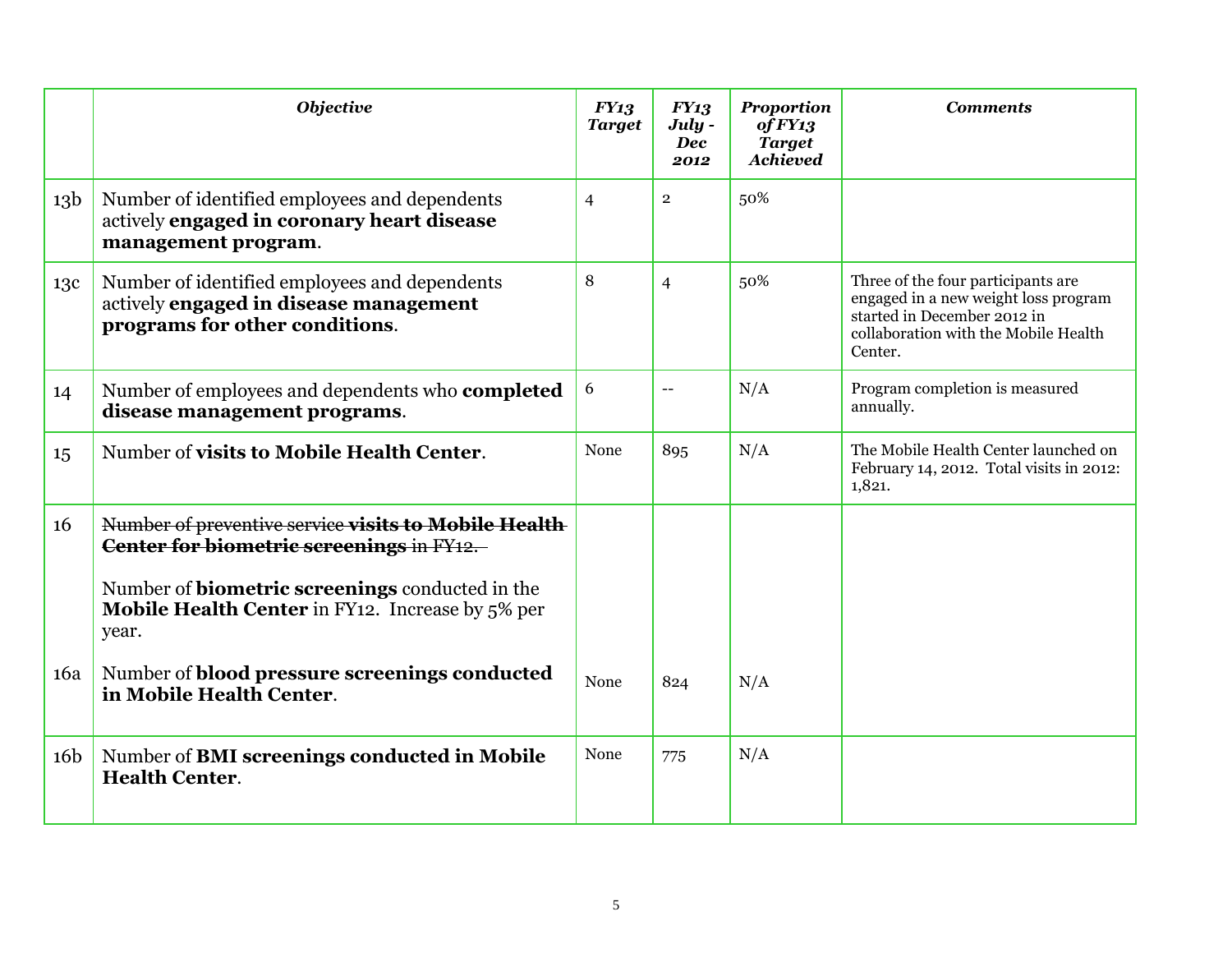|     | <b>Objective</b>                                                                                       | FY13<br><b>Target</b> | <b>FY13</b><br>July -<br><b>Dec</b><br>2012 | <b>Proportion</b><br>of FY13<br><b>Target</b><br><b>Achieved</b> | <b>Comments</b>                                                                                                                                                                                                                                                                                                                         |
|-----|--------------------------------------------------------------------------------------------------------|-----------------------|---------------------------------------------|------------------------------------------------------------------|-----------------------------------------------------------------------------------------------------------------------------------------------------------------------------------------------------------------------------------------------------------------------------------------------------------------------------------------|
| 16c | Number of <b>blood lipid screenings conducted in</b><br><b>Mobile Health Center.</b>                   | None                  | 30                                          | N/A                                                              |                                                                                                                                                                                                                                                                                                                                         |
| 16d | Number of blood glucose screenings conducted in<br><b>Mobile Health Center.</b>                        | None                  | $\mathbf 0$                                 | N/A                                                              |                                                                                                                                                                                                                                                                                                                                         |
| 16e | Number of A1C screenings conducted in Mobile<br><b>Health Center.</b>                                  | None                  | 38                                          | N/A                                                              | One employee's comment about the<br>new Mobile Health Center, "I found<br>out I have diabetes, thank goodness<br>the doctor asked me to do the blood<br>work and caught it early."                                                                                                                                                      |
| 17  | Number of preventive service visits to Mobile Health<br>Center for chronic disease management in FY12. |                       |                                             |                                                                  |                                                                                                                                                                                                                                                                                                                                         |
|     | Number of diabetes education visits in Mobile<br><b>Health Center.</b> Increase by 5% per year.        | None                  | 3<br>(estimate)                             | N/A                                                              | Mobile Health Center staff will research<br>the proper code for diabetes education<br>visits and begin coding in 2013.                                                                                                                                                                                                                  |
| 18  | Number of BetterHealth awareness <b>programs</b><br>produced and broadcast on GOV TV.                  | 6                     | $\mathbf{1}$                                | 17%                                                              |                                                                                                                                                                                                                                                                                                                                         |
| 19  | Number of sustainable worksite projects designed<br>to create a healthy worksite culture.              | $\overline{2}$        | 1                                           | 50%                                                              | Guidelines for Healthy Food in Offices<br>Approval was granted by Fruits &<br>Veggies--More Matters® brand to<br>include their logo and key messages in<br>Guidelines materials. The national<br>initiative is managed by Produce for<br>Better Health Foundation in<br>partnership with Centers for Disease<br>Control and Prevention. |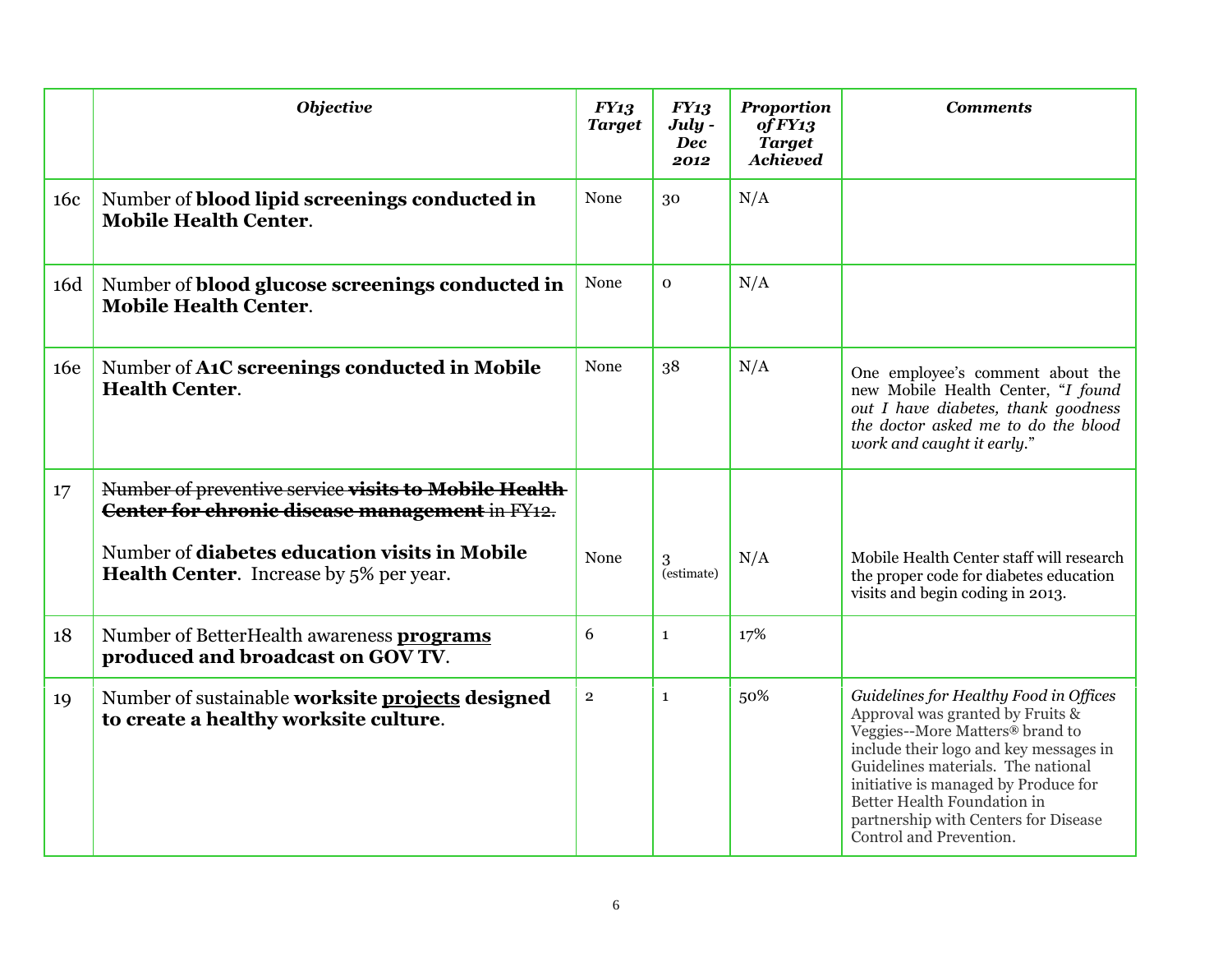|    | <b>Objective</b>                                                                                              | FY13<br><b>Target</b> | <b>FY13</b><br>July -<br><b>Dec</b><br>2012 | <b>Proportion</b><br>of FY13<br><b>Target</b><br><b>Achieved</b> | <b>Comments</b>                                                                                                                                                                  |
|----|---------------------------------------------------------------------------------------------------------------|-----------------------|---------------------------------------------|------------------------------------------------------------------|----------------------------------------------------------------------------------------------------------------------------------------------------------------------------------|
| 20 | Number of meetings with senior leaders and<br>department directors to obtain support and<br>engagement.       | $\overline{2}$        | 8                                           | 400%                                                             |                                                                                                                                                                                  |
| 21 | Number of Benefits Advisory Committee<br>meetings attended.                                                   | $\overline{4}$        | N/A                                         | N/A                                                              | Committee is not yet established.                                                                                                                                                |
| 22 | Number of Employee Wellness Committee<br>meetings held to integrate and coordinate efforts.                   | 12                    | 5                                           | 42%                                                              |                                                                                                                                                                                  |
| 23 | Number of <b>Project Team meetings</b> held with local<br>office champions.                                   | $\overline{4}$        | 8                                           | 200%                                                             | An additional 17 Project Team meetings<br>were held with planners only.                                                                                                          |
| 24 | Number of HR Coordinator meetings which<br>included distribution of wellness resources.                       | 5                     | $\overline{4}$                              | 80%                                                              |                                                                                                                                                                                  |
| 25 | Number of Public Service University trainings<br>which included distribution of wellness resources.           | $\overline{2}$        | $\mathbf{1}$                                | 50%                                                              | 2012 Pre Management Development<br>Program<br>21 City employees<br>$\bullet$<br>15 screened for blood pressure,<br>BMI, body fat, and waist<br>8 screened for full lipid profile |
| 26 | Number of annual and biannual progress reports<br>prepared.                                                   | $\overline{2}$        | 1                                           | 50%                                                              |                                                                                                                                                                                  |
| 27 | Develop evaluation plan in FY14 to standardize<br>reporting and process and outcome evaluation<br>procedures. | None                  | $\mathbf{O}$                                | N/A                                                              |                                                                                                                                                                                  |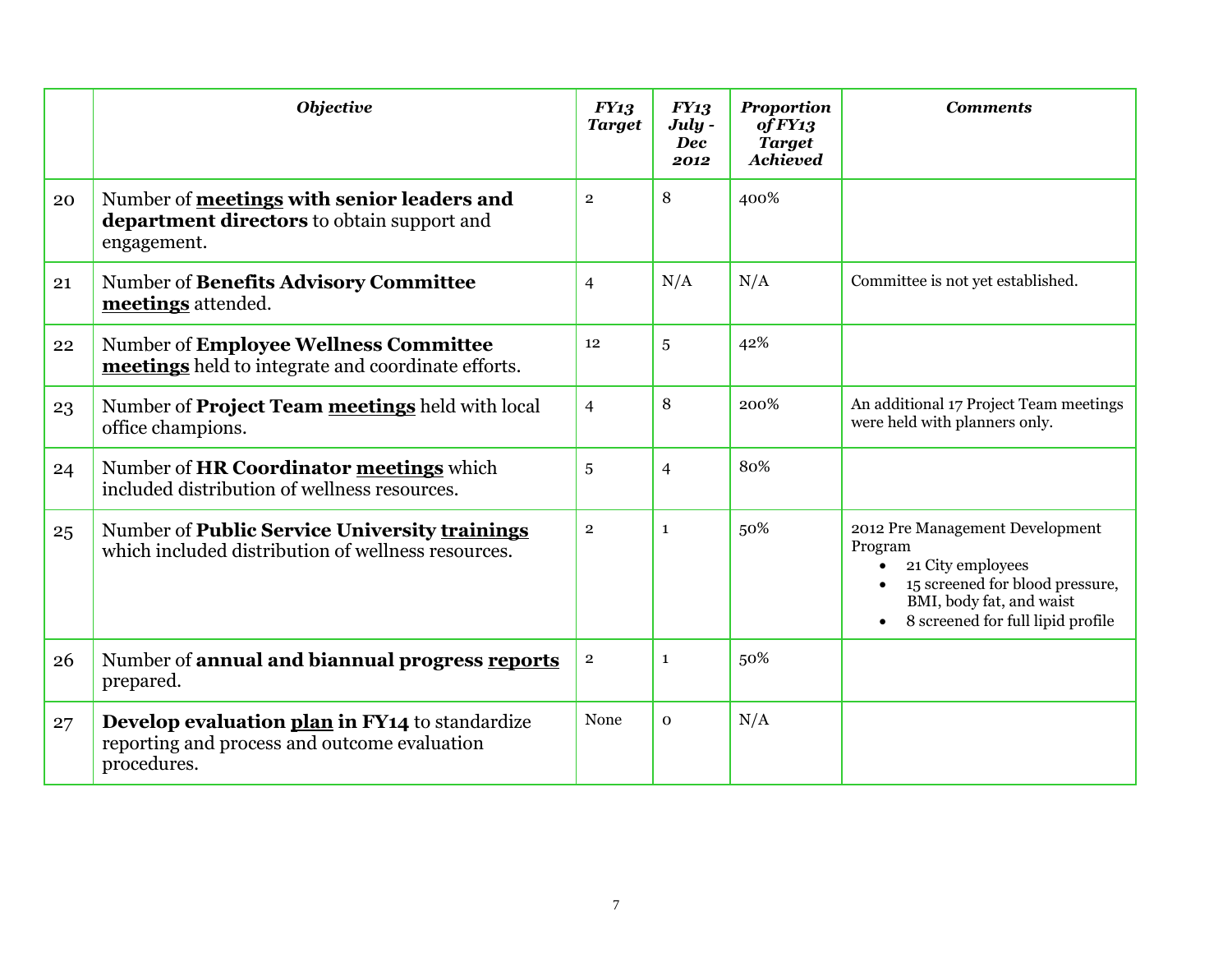## *Opportunistic Activities during the 6-month Reporting Period*

- BetterHealth Program received Subway *Fit at Work* \$1,000 grant. The grant will be applied to *Step It Up Albuquerque*, Mayor Berry's new employee and community initiative to increase physical activity in 2013.
- BetterHealth Program distributed *EmbodyHealth* newsletters and brochures to 16 Government Entities for wide distribution. The *EmbodyHealth* newsletter is produced by Mayo Clinic.
- Additional health screenings were conducted at the annual health fair: 60 for oral health, 130 for vision, and 105 for hearing.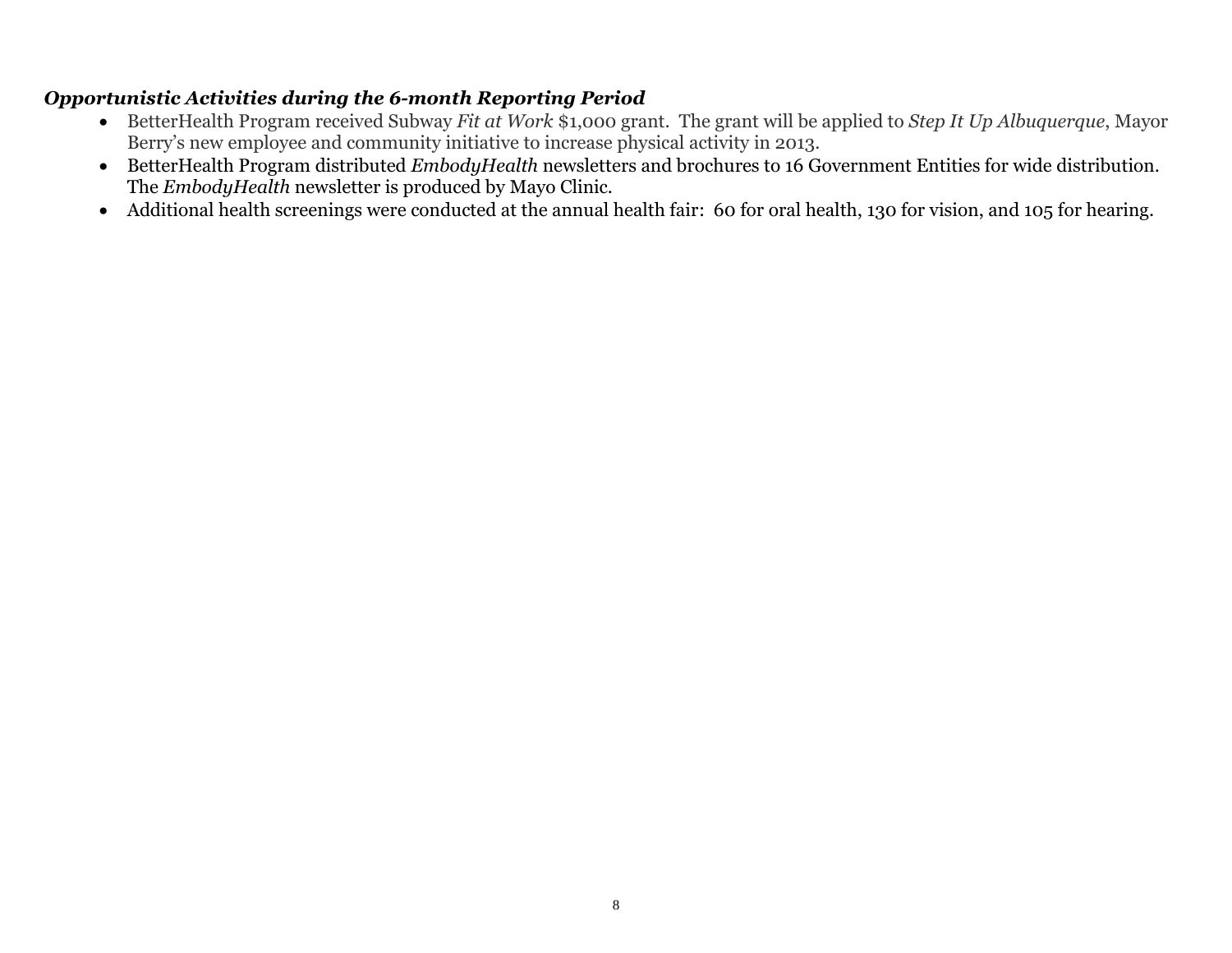## **Appendix A – Wellness Committee**

| <b>Name</b>             | <b>Organization</b>                                                        |
|-------------------------|----------------------------------------------------------------------------|
| Karen Baca-Moya         | Albuquerque Bernalillo County Water Utility Authority                      |
| Erica Jaramillo         | Albuquerque Bernalillo County Water Utility Authority                      |
| <b>Andrew Garrison</b>  | <b>Bernalillo County</b>                                                   |
| <b>Alton Adams</b>      | City of Albuquerque, Risk Management Division, Safety Program              |
| Julia Bain              | City of Albuquerque, Risk Management Division, Employee Assistance Program |
| Peter Ennen             | City of Albuquerque, Risk Management Division                              |
| Lisa McNichol Gatan     | City of Albuquerque, BetterHealth Worksite Program                         |
| Dave Pulliam            | City of Albuquerque, Risk Management Division, Employee Health Services    |
| <b>Mark Saiz</b>        | City of Albuquerque, Insurance and Benefits Division                       |
| Jim Schnaible           | City of Albuquerque, Public Service University                             |
| Lucy Baca               | City of Belen                                                              |
| Marianna Sandoval       | Davis Vision Plan                                                          |
| Jesús Galván            | <b>Delta Dental of New Mexico</b>                                          |
| Marisa Valdez           | <b>Delta Dental of New Mexico</b>                                          |
| <b>Rich Bolstad</b>     | <b>Delta Dental of New Mexico</b>                                          |
| <b>Annabelle Silvas</b> | Los Ranchos de Albuquerque                                                 |
| Lonnie Ben-Furr         | Middle Rio Grande Conservancy District                                     |
| Mary D'Ornellas         | Middle Rio Grande Conservancy District                                     |
| Ron McPhee              | Nuvita                                                                     |
| José Maresma            | Nuvita                                                                     |
| Fran Sutherlin          | Nuvita                                                                     |
| Paul Chavez             | Nuvita                                                                     |
| Maureen Kasten          | Presbyterian Health Plan                                                   |
| <b>Julie Maez</b>       | Presbyterian Healthy Advantage                                             |
| Joni Pompeo             | Presbyterian Healthy Advantage                                             |
| Jane Bergquist          | Presbyterian Healthy Solutions                                             |
| <b>Suzanne Murphy</b>   | Presbyterian Healthy Solutions                                             |